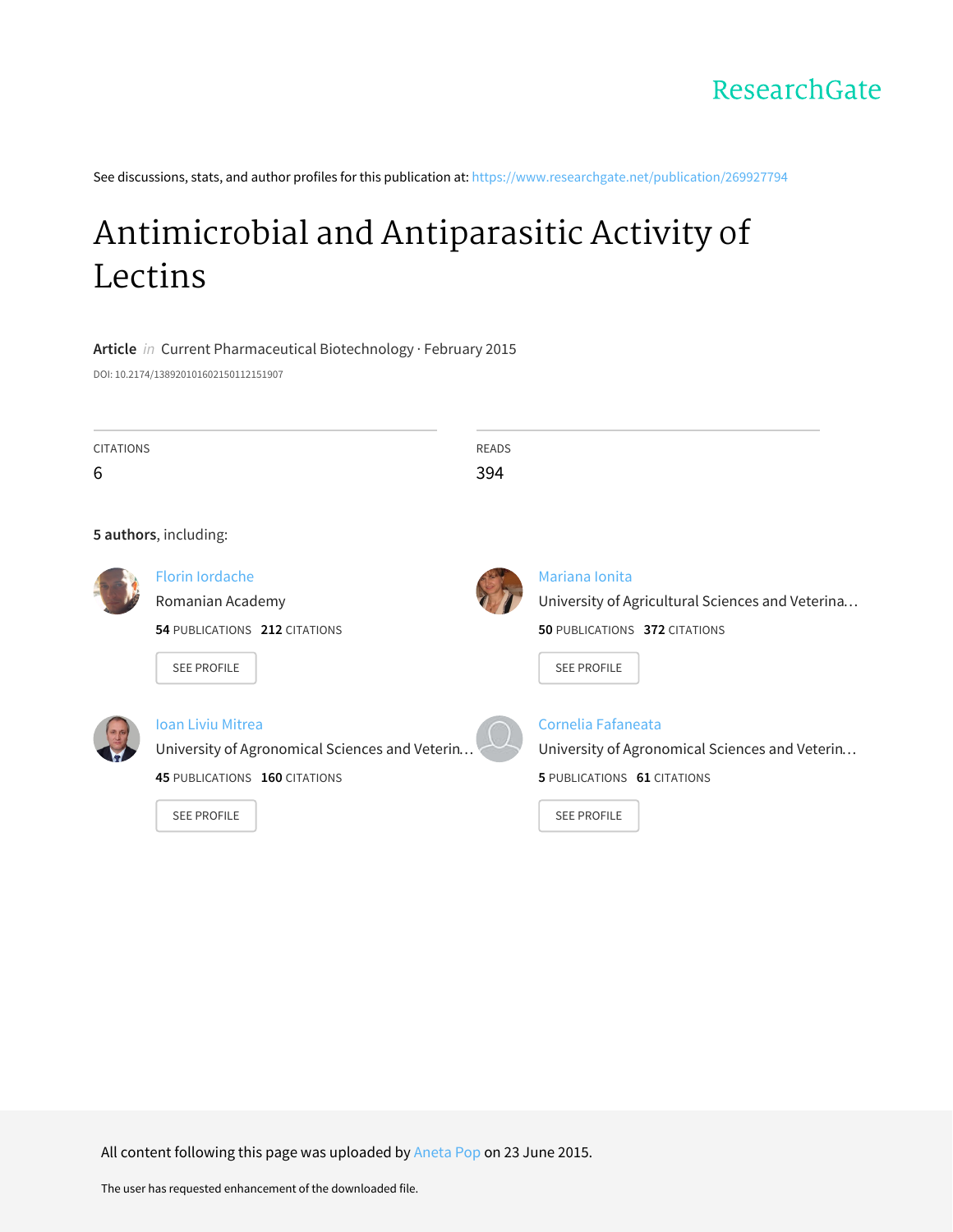# **Antimicrobial and Antiparasitic Activity of Lectins**

Florin Iordache<sup>1,2\*</sup>, Mariana Ionita<sup>1</sup>, Liviu Ioan Mitrea<sup>1</sup>, Cornelia Fafaneata<sup>1</sup> and Aneta Pop<sup>1</sup>

<sup>1</sup>University of Agronomic Science and Veterinary Medicine, Faculty of Veterinary Medicine; <sup>2</sup>Institute of *Cellular Biology and Pathology "Nicolae Simionescu" of Romanian Academy*

> **Abstract:** Antibiotic resistance is a major problem in current contemporary medicine and it has become a major concern of the 21st century. New resistance mechanisms developed by microorganisms spread greatly, threatening the ability to treat numerous infectious diseases, and increasing the number of nosocomial infections. Besides the role in immunology and glycobiology where they are used as hemaglutinine and identification of complex carbohydrates and glycoconjugates, lectins proved to mediate diversified biological functions like cytotoxicity, complement activation, cell-to-cell and host-pathogen com-



munications, innate immune response, and cell-to-cell signalling. Recently, great interest has been developed for the research and applications of lectins in agriculture and medicine due to their antiparasitic and antimicrobial potentials. This review focuses on the recent data regarding the antimicrobial and antiparasitic activities of lectins, by presenting the role of lectins in host-pathogen interaction and also the cytotoxic effects on microorganisms and parasites. Identification and characterisation of new lectins with antimicrobial activity could serve as a natural alternative for the treatment of infections caused by antibiotic-resistant microorganisms and parasites.

**Keywords:** Antimicrobial activity, host-pathogen interaction, lectins, parasites.

# **INTRODUCTION**

Lectins are carbohydrate-binding molecules that specifically recognise various glucidic structures and intervene in numerous biological mechanisms such as cell–to–cell communication, host–pathogen interactions, serum–glycoprotein turnover, and innate immunity [1-3]. Professor Richard Cummings said that "Plant lectins have been for glycobiology as oligonucleotides have been to genetics - except that plant lectins are practically free" [4]. Plant lectins, have been an example in the field of protein–carbohydrate interactions. Despite the lack of data on their *in vivo* activity, lectins demonstrated to be useful tools in the field of immunology and glycobiology, because of their large range of specificities for carbohydrates with complex structures. Their specificity for carbohydrate structures made them useful in various applications, such as purification and characterisation of complex glycoconjugates and carbohydrates, as well as in bone marrow transplantation [5, 6]. Lectins were first identified in plants and described by Stillmark in 1888, who observed that the crude extracts of castor beans (*Ricinus communis*) contained a toxic substance named ricin that agglutinated human red blood cells [7, 8]. Between 1940 and 1952 lectins were used to demonstrate that blood group antigens are glucidic structures and investigate the structures of the antigens; Boyd and Shyleigh (1954) proposed to replace the name of hemaglutinine to lectin. Furthermore, Nowell and Aub (1960) discovered the red kidney bean lectin and its mitogenic activity on lymphocytes. The numerous data accumulated so far

revealed new function and applications such as antimicrobial and antiparasitic activity, apoptosis, phagocytosis, complement activation, cell-to-cell signalling, bacterial typing, mapping neuronal pathways, and defining glycosilation status of target glycoconjugates. Lectins are found in many organisms including bacteria, parasites, fungi, algae, plants and animals and also in viruses [4, 9]. Modern chemistry and biophysical techniques have permitted to isolate and purify the lectins and molecular biology assays have contributed to the identification of their functions.

# **LECTINS STRUCTURE AND CLASSIFICATION**

Lectins are multivalent glycoproteins or proteins that present at least one or more carbohydrate binding domain (CBD) and bind reversibly and specific to a mono- or oligosaccharide. In general, they have the property to agglutinate cells and precipitate glycoconjugates. Lectins with only one CBD are not capable to agglutinate the red blood cells. Consequently, agglutination methods are frequently used for detection of lectins that presents more than one CBD. Affinity chromatography is the technique used for purification of majority of lectins which uses polymers like Sepharose, Dextrine, Sephadex or Chitin [10, 11]. According to the overall structures plant lectins are classified in merolectins, holoectins, superlectins and chimerolectins. *Merolectins* have a single CBD, so they are unable to precipitate glycoconjugates or agglutinate cells (e.g. *hevein* from the rubber tree *Hevea brasiliensi*, and monomeric mannose binding protein from orchis). *Hololectins* contain minimum two identical or much related carbohydrate binding domain. Because these lectins bind to more carbohydrate sites they can be assessed *in vitro* by agglutinate red blood cells or precipitate glyco-

<sup>\*</sup>Address correspondence to this author at the University of Agronomic Science and Veterinary Medicine, Faculty of Veterinary Medicine; Tel:/Fax: +4021.319.45.19; E-mail: floriniordache84@yahoo.com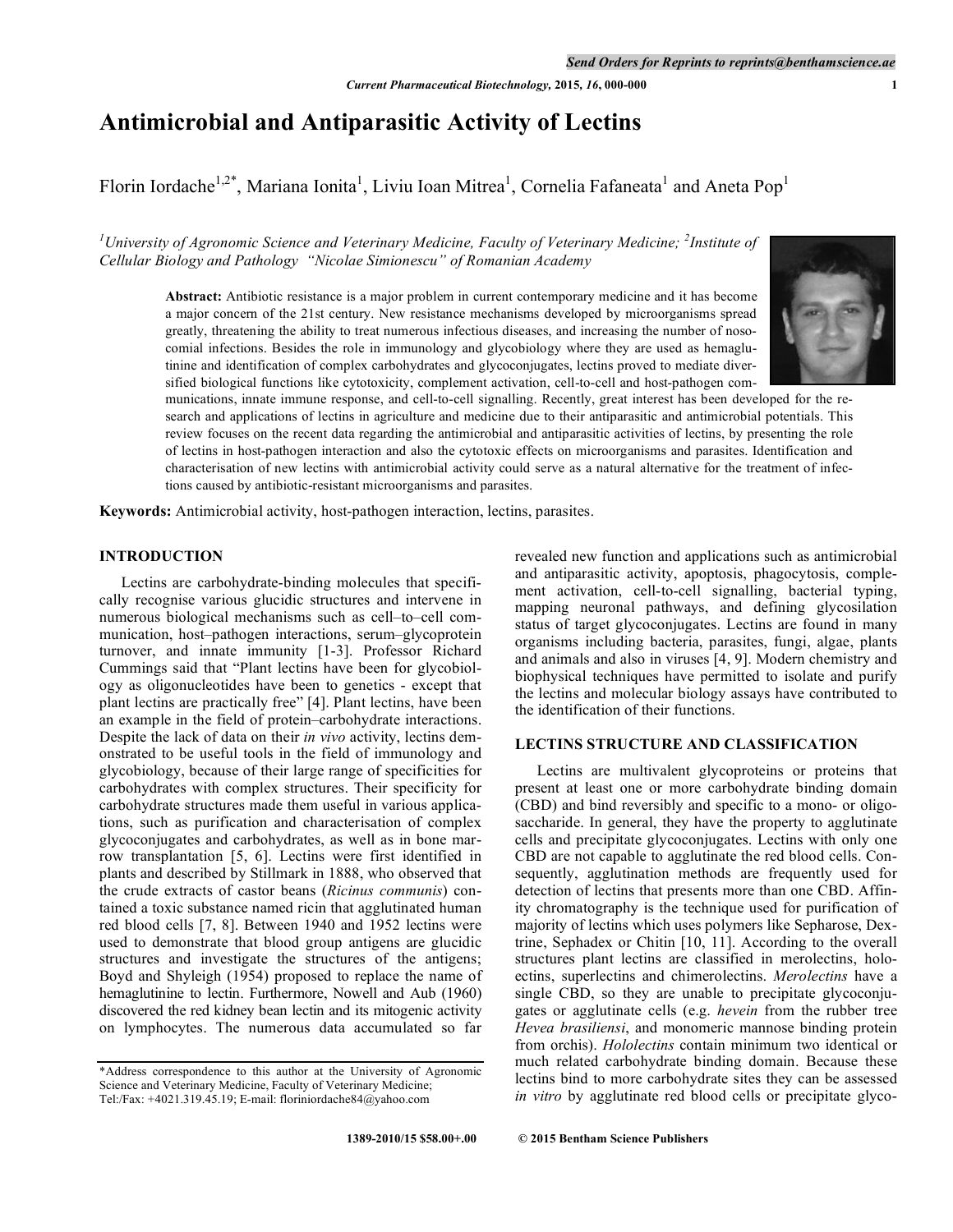conjugates tests. Hololectins represent the most wide class of plant lectins. *Superlectins* present at least two CBD, but in contrast with hololectins, these domains do not have identical or similar features. Therefore, superlectins distinguish structurally different carbohydrates (e.g. tulip bulb lectin TxLCI recognizes N-acetyl-galactosamine and mannose residues). *Chimerolectins* are represented by fusion proteins that present two unrelated chains, one of them binds to sugars and the second chain presents other biological activity, such as catalytic activity. Examples of chimerolectins are type 2 ribosome-inactivating proteins RIPs [12-14]. Lectins can also be categorised according to their carbohydrate specificity in different families: legume lectins, RIP types 2, chitin binding lectins, jacalins and jacalin-like lectins, monocot mannose binding lectins and other lectins [13]. Animal lectins are a heterogeneous class of glycoproteins involved in numerous cellular processes such as: protein sorting (calnexin, calreticulin ERGIC-53, VIP36), cellular adhesion (selectins), protein degradation (EDEM 1, 2 and 3, NFB42, SKP2), immunity (ficolins, YKL-40, lactoferin receptor), and development (oviductin, intelectins 1 and 2, omentin) (Table **1**) [15-28].

### **ANTIMICROBIAL ACTIVITY OF PLANT LECTINS**

Recent studies have been researching the role of lectins in microbiology, since lectins represent valuable tools to study the interaction between the carbohydrates present in eukaryotic cells and pathogens for uncovering the infectious disease development. Many pathogens initiate adhesion followed by infection using cell surface carbohydrates as either receptors or ligands. For examples, it has been demonstrated that *Helicobacter pylori* infects human intestinal cells through an interaction comprising lectins [29]. *Galaxaura marginata* and *Eucheuma serra* are two red marine algae that produce lectin GMA and ESA respectively and have antimicrobial activity against *Vibrio* sp*. Bryothamnion triquetrum*  lectin (BTL) and *Bryothamnion seaforth ii* lectin (BSL) were capable to reduce formation of dental plaque by avoiding streptococci adhesion in enamel pellicles. BTL presents a more pronounced potential in avoiding the adherence of *Streptoccocus mitis* and *S. sobrinus* and BSL was able to inhibit the adherence of *S. mutans*. Therefore, the use of this type of lectins can contribute to preventing formation of dental plaque at early stages [30]. Other pathogens such as *Escherichia coli* (*E.coli*) bind mannose residues in the host cells, while viruses like influenza virus interact to host sialic acids [31]. *Neisseria gonnorrhea* specifically binds Nacetyllactosamine (Gal-β-4-GlcNAc, LacNAc), *Streptococcus pneumonia* binds the pentasaccharide NeuAc-α-3-Gal-β-4- GlcNAc-β-3-Gal-β-4-Glc and other tetra- and trisaccharides, while *Pseudomonas aeruginosa* specifically binds to fucose [32]. Bacteria and viruses can distinguish between two identical carbohydrates even if they differ in only one hydroxyl group, based on this type of specificity of host–pathogen interactions strategies may be developed to prevent the bacteria adhesion [33]. Interaction of plant lectins with the bacterial cell wall through teichoic and teichuronic acids, lipopolysaccharides and peptidoglycans could explain the antibacterial activity of lectins in Gram-negative and Grampositive bacteria. *Lathyrus ochrus* isolectin I from seeds have the capacity to bind to muramic acid and muramyl dipeptide

from bacteria cell wall involving hydrogen bonds between ring of sugars and carbohydrate binding site of lectin and hydrophobic interactions with the side chains of isolectin I, especially at residues Tyr100 and Trp128 [34]. Recent data showed that lectin extract from *Artocarpus heterophyllus*  presents greater antibacterial activity compared to *Canavalia ensiflora* lectin, *Pisum sativum* lectin and *Lens culinaris* lectin. The *A. heterophyllus* lectin extract has antibacterial activity as demonstrated by the effect against *Bacillus subtilis* and *Pseudomonas aeruginosa*, followed by Staphylococcus *aureus* and *E. coli.* The antibacterial activity of all plant lectin extracts used in this study was 1mg/ml [35]. In 2010, Petnual *et al*. reported the antimicrobial activity of *Curcuma longa* (turmenic) lectin for all the microbial species tested. *Pseudomonas aeruginosa* proved to be the most sensitive after treatment with curcuma lectin [36]. Another lectin with antibacterial activity against Gram-positive bacteria is lectin isolated from the seed of *Archidendron jiringa*. The interaction of lectins with N-acetylmuramic acid and muramic acid, the most commune carbohydrates existing in the bacterial cell wall, plays a key role in host-pathogen communications, permitting the recognition of bacteria. Almost all bacteria and parasites are expressed on the cell surface glycans. The glycans such as glycosylated teichoic acids and peptidoglycan are covalently bound, but in the case of capsular polysaccharides the bounds are non-covalent. Each surface-exposed glycan is a possible lectin-reactive situs. The capacity of lectins to form aggregates with microbial glycoconjugates could block the sites of bacteria for the interaction with host preventing infections [37]. Purified *Indigofera heterantha* lectin (500 µg/ml) exhibited a significant antibacterial effect on four microbial strains *Klebsiella pneumoniae*, *Staphylococcus aureus*, *Escherichia coli*, and *Bacillus subtilis*, and no antifungal effect against *Fusarium oxysporum, Aspergillus oryzie*, and *Aspergillus niger* [38]*. Schinus terebinthifolius* lectin SteLL purified from leafs, a chitin-binding lectin, presents antimicrobial activity against many microorganisms and fungi [39]. Fabatin and thionin lectins from *Vicia faba* inhibit the growth and survival of *P. aeruginosa* and *E. coli,* and have no activity on yeast such as *Saccharomyces cerevisiae* and *Candida albicans* [40, 41]*.* The heartwood lectin isolated from *Artocarpus incisus* inhibited Gram-positive bacteria such as *Staphylococcus aureus, Corynebacterium callunae, Bacillus subtilis,* and *Streptococcus faecalis* and Gram-negative represented by *Klebsiella (K.) pneumonia, Escherichia coli*, and *Pseudomonas aeruginosa*. The antimicrobial activity was more active on Grampositive bacteria, minimal inhibitory concentration (MIC) determined for *Staphylococcus aureus* was 0.58 µg/mL and the minimum bactericidal concentration (MBC) was 8.1 µg/mL. The Gram-negative bacterium *Klebsiella pneumoniae* presented an MIC of 9.37 µg/mL being the least sensitive microorganism. This lectin is a chitin-binding glycoprotein that also presents antifungal effect against *Fusarium*  strains [42]. Lectin isolated from *Phthirusa pyrifolia* leaf has affinity for fructose-1-6-biphosphate residues and presents antibacterial activity against *Streptococcus faecalis, K. pneumoniae*, and *Staphylococcus epidermidis.* Minimum bactericidal concentration for *Bacillus subtilis* was established at 0.5 mg/mL, therefore this lectin is an agent more active for Gram-positive bacteria than for Gram-negative bacteria and it was proposed that the possible mechanism to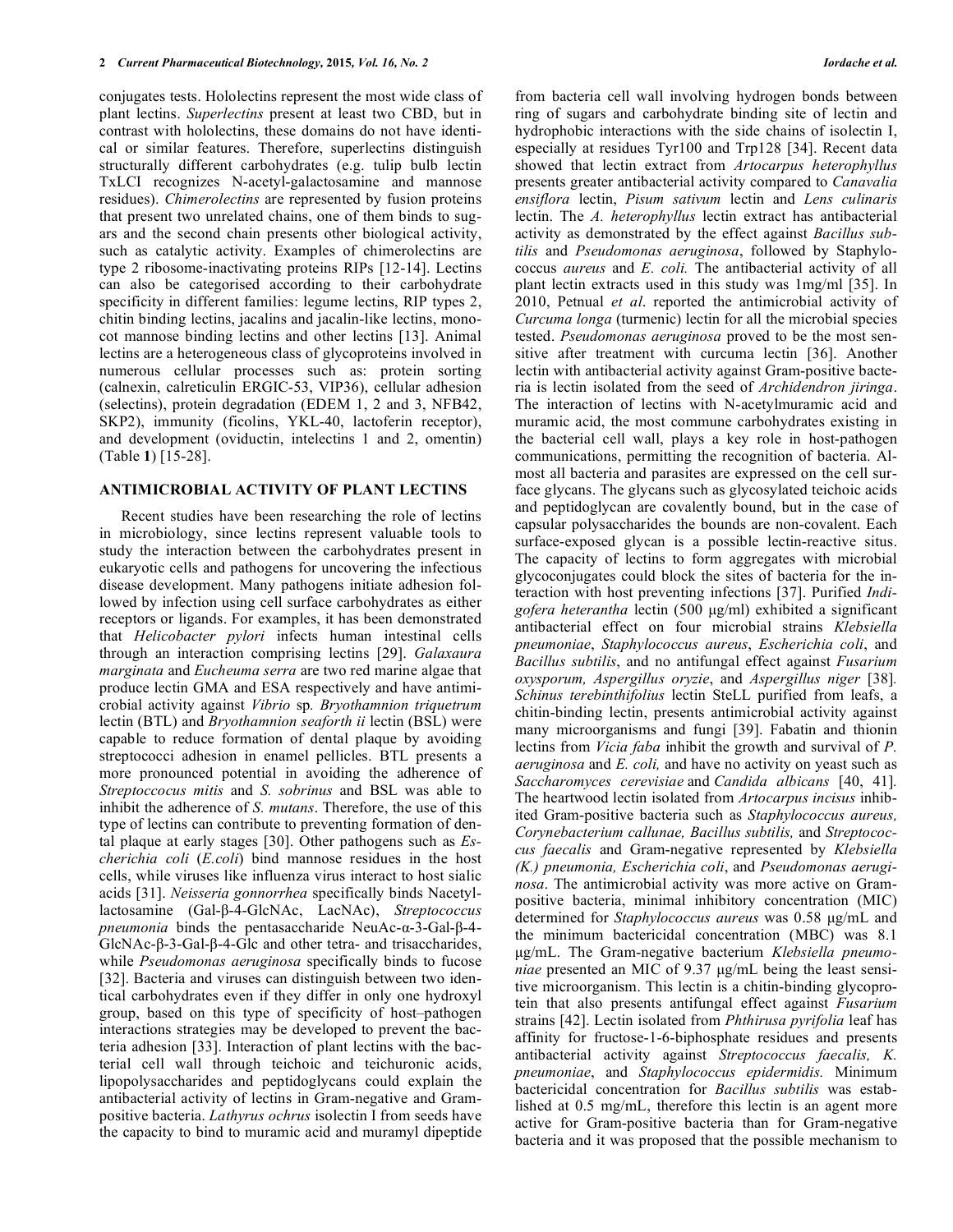# **Table 1. Lectins classification and role in plants and animals [1-28].**

| <b>Plant Lectins</b>                                                                                                                                                                                                       | <b>Animal Lectins</b>                                                                                                                                              |
|----------------------------------------------------------------------------------------------------------------------------------------------------------------------------------------------------------------------------|--------------------------------------------------------------------------------------------------------------------------------------------------------------------|
| I. Structurally:<br>1. Merolectins<br>- single CBD<br>- e.g.: hevein, mannose binding protein from orchis                                                                                                                  | I. Calnexin type<br>- localisation: ER<br>- role: protein sorting<br>- e.g.: calnexin, calreticulin, calmegin                                                      |
| 2. Hololectins<br>- two or more identical or similar CBD<br>- e.g.: most plant lectins                                                                                                                                     | II. C-type lectins<br>- selectins: cellular adhesion<br>- collectins: innate immunity<br>- e.g.: E-selectin, P-selectin, L-selectins, SP-A, SP-D, conglutinin      |
| 3. Superlectins<br>- two or more different CBD<br>- e.g.: tulip bulb lectin TxLCI<br>4. Chimerolectins                                                                                                                     | III. M-types lectins<br>- localisation: type II TM proteins<br>- role: ERAD protein degradation pathway<br>$-e.g.: EDEM 1, 2 and 3$                                |
| - fusion proteins with one CBD and one catalytic/other function domain<br>- e.g.: RIPs type 2, class I chitinase                                                                                                           | IV. L-types lectins<br>- localisation: ER, Golgi Apparatus<br>- role: protein sorting<br>- e.g.: ERGIC-53, ERGL, VIP36, VIPL                                       |
| II. Specificity                                                                                                                                                                                                            |                                                                                                                                                                    |
| 1. Legume lectins                                                                                                                                                                                                          |                                                                                                                                                                    |
| - specificity: manose, GalNAc, galactose<br>- e.g.: concanavalin A, Lathyrus ochrus LOL-1, Grifonia simplicifolia<br>GS-1, Dioclea grandiflora DGL, Peanut PNA, Phaseolus vulgaris PHA,<br>Soybean SBA, Ulex europaeus UEA | V. P-type lectins<br>- localisation: lysosome<br>- role: trafficking of lysosomal enzymes<br>- e.g.: manose-6P receptor (Man6P)                                    |
| 2. Chitin binding lectins<br>- specificity: N-acetylglucosamine, chitotetrose<br>- e.g.: hevein, pokeweed lectin, Urtica dioica UDA, wheat germ WGA                                                                        | <b>VI.</b> Galectins                                                                                                                                               |
| 3. Monocot mannose binding lectins                                                                                                                                                                                         | - localisation: cytosol, ECM<br>- role: cell-to-cell and cell-matrix interactions, transmembrane signalling<br>- e.g.: galectin 1, 2,3, 4,7, 8, 9, 10, 12, and 13  |
| - specificity: manose<br>- e.g.: garlic bulbs lectin, amaryllis, snowdrop lectin<br>4. Jacalins and jacalin-like lectins<br>- specificity: manose<br>-artocarpin, jacalin, heltuba, calsepa, Maclura pomifera MPA          | VII. I-type lectins (siglecs)<br>- localisation: TM proteins<br>- role: cell adhesion<br>- e.g.: CD33, siglecs5-12, MAG, sialoadesin                               |
| 5. Type 2 ribosome-inactivating proteins<br>- e.g.: trichosanthin, ricin, abrin, saponin, pokeweed antiviral protein,<br>barley translation inhibitor (Hordeum vulgare), JIP60                                             | <b>VIII. F-box lectins</b><br>- localisation: cytosol<br>- role: protein degradation<br>- e.g.: NFB42, SKP2, OCP1                                                  |
| <b>6. Other lectins</b>                                                                                                                                                                                                    | IX. R-type lectins<br>- localisation: membrane<br>- role: transmembrane signalling<br>- e.g: mannose receptor (MR) family, EW29, pierisin 1                        |
|                                                                                                                                                                                                                            | X. Ficolins<br>- localisation: cytosol, membrane, ECM<br>- role: immunity<br>- e.g.: ficolin M, ficolin L                                                          |
|                                                                                                                                                                                                                            | XI. F-type lectins (fucolectins)<br>- localisation: only in fish<br>- role: hemaglutinin<br>- e.g.: AAA (Anguilla Anguilla aglutinin)                              |
|                                                                                                                                                                                                                            | XII. Chitinase-like lectin<br>- localisation: ECM<br>- role: immunity, fertility, development<br>- e.g.: YKL-40, oviductin                                         |
|                                                                                                                                                                                                                            | XIII. Intelectins (x-lectins)<br>- localisation: membrane<br>- role: immunity, fertility, development<br>- e.g.: intelectins 1 and 2, omentin, lactoferin receptor |

(ER- endoplasmic reticulum, TM- transmembranar, ECM- extracellular matrix, CBD- carbohydrate binding domain, RIPs- ribosome-inactivating proteins, GalNAc-N-acetilglucosamine).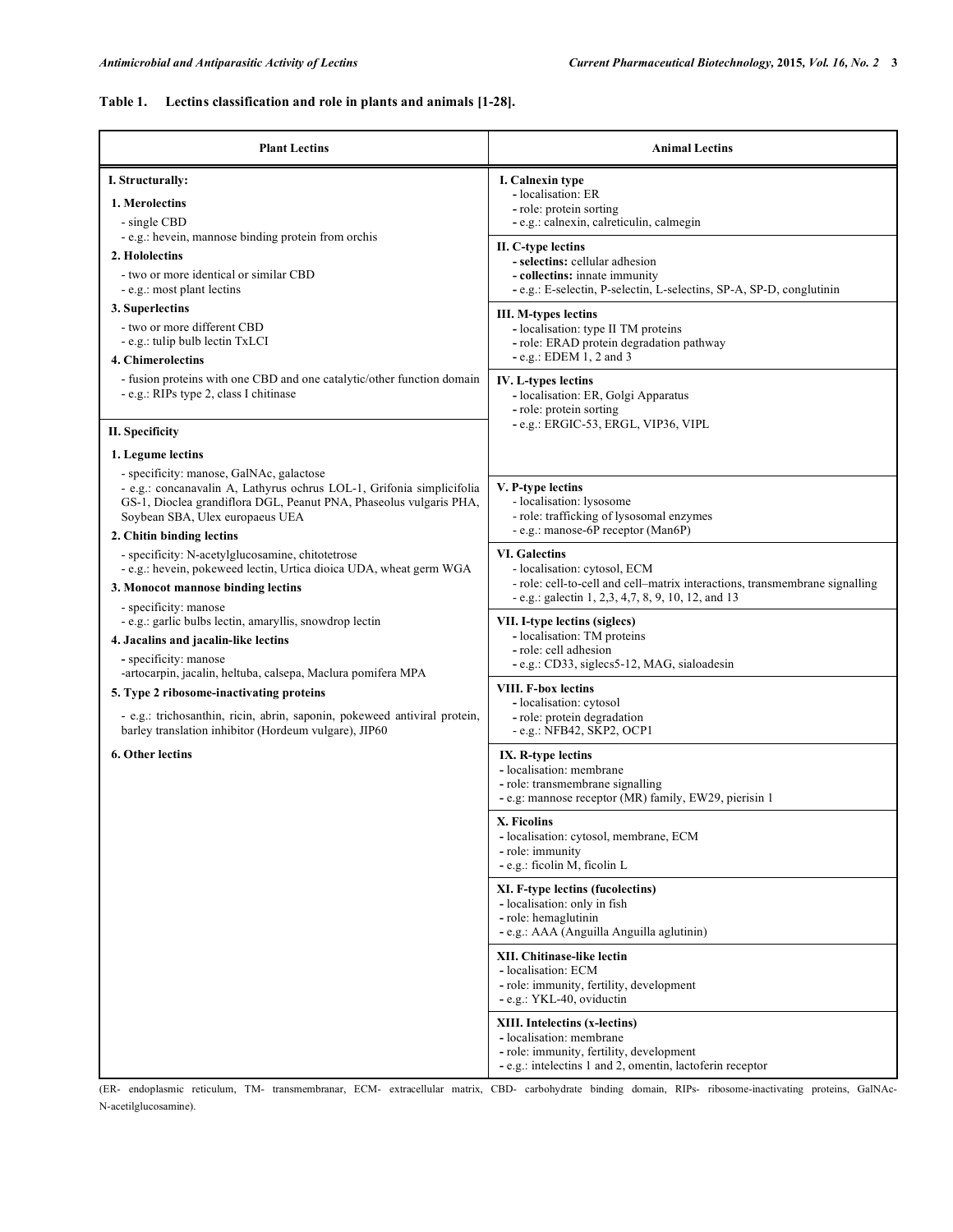be correlated with the levels of peptidoglycans on the envelopment [43]. Bark of *Sebastiania jacobinensis*, used by people for treating infections, hold antifungal lectins. The influence of lectin on growth and survival of *Colletotrichum gloeosporioides, Candida albicans*, *Aspergillus niger*, *Fusarium moniliforme, Fusarium oxysporum*, and *Trichoderma viride* was studied and it appeared that the lectin was effective only on *Fusarium* species [44].

*Eugenia uniflora* lectin revealed an extraordinary nonselective antibacterial activity. This lectin isolated from the seed of cayenne cherry inhibited the growth and survival of *Pseudomonas aeruginosa, Staphylococcus aureus,* and *Klebsiella* sp. The MIC for these bacteria was 1.5 µg/mL while for *E. coli, Bacillus subtilis*, *Streptococcus* sp. was less effective in inhibiting the growth with an MIC of 16.5 µg/mL. This data recommended the use of lectin as antibacterial agent for therapeutic purposes and clinical microbiology [45].

The effect of lectins may vary according to bacteria growth. The lectins from *Canavalia brasiliensis* (ConBr), *Canavalia gladiata* (CGL), *Canavalia maritima* (ConM), *Canavaliaensi formis* (ConA) and *Canavalia boliviana*  (ConBol) present inhibitory activity against planktonic bacteria. The results showed that ConBol, ConBr and ConM present inhibitory effect on *Streptococcus mutans*. Interestingly all lectins, except ConA, stimulated significantly the growth and survival of *Streptococcus oralis*. The inhibitory activity on *S. mutans* biofilm was obseved in ConBol, ConM and ConA. Regarding the bacteria that grow in biofilms, no effects were found on *Streptococcus oralis* [46]. *Cladonia verticillaris* is a lichen of cosmopolitan distribution and represents a rich source of lectins. The protocol established for isolation of *C. verticillaris* lichen lectin (ClaveLL) is simple and yields milligram quantities of protein. Also, the *C. verticillaris* produces bioactive secondary metabolites, such as fumarprotocetraric and protocetraric acids. The fumarprotocetraric acid has demonstrated biological actions, such as expectorant, antioxidant, and allelopathic effect. ClaveLL showed the best inhibitory activity against the Gram-negative bacteria *E. coli* with MIC value of 7.18 µg mL−1 and the best bactericidal activity against Gram-positive *B. subtilis* and *E. faecalis* with MBC value of 57.4 µg mL−1 [47]. *Solanum tuberosum* contains a variety of lectins with the molecular mass between 45 - 65 kDa. These lectins prevent the formation of mucose-like components such as biofilms consisting proteins and GlcNAc oligomers that are secreted by microorganisms for maintaining the microbial ecology. StL-20 lectin from *Solanum tuberosum* exhibits antimicrobial activity for *E. coli* O157:H18, *Listeria monocytogenes, S. enteridis,* and *S. boydii* and antifungal activity for *Rhizopus sp., Penicillium sp.,* and *Aspergillus niger* [48]*.* A major problem in treating microbial infections is the formation of microbial complex communities related with an extracellular matrix made by many types of glycans. This association is named biofilm and confer to microorganisms resistance to antibiotics. Microbial community that grows in biofilms can form on biotic and abiotic surfaces, such as human tissues, medical prosthetic devices or water piping systems and marine environments. Infections with bacteria capable to form biofilm are usually chronic and require a complex scheme of treatment for long period of time [49]. Their eradication becomes extremely difficult or impossible because the growth and survival of bacteria inside the biofilm avoid the penetration of various antibiotics [49-53]. For some antimicrobial agents, the concentration necessary to remove the biofilm can be up to a thousand times higher than that required for planktonic bacteria of the same species [54]. Formation of bacterial biofilm is a stadial process starting with changes in bacteria phenotype, and it goes from the unicellular state in suspension to a multicellular state and then attach to substrate where a community forms. Cell adhesion molecules that exist in the pili and/or flagella permit anchor the cells to each other and substrate [55]. The founder colonies enable the adherence of other bacterial cells through adhesion sites and started to build the glycoproteic matrix that will form the biofilm. The polymeric matrix called EPS (*Extracellular Polymeric Substances*) maintain the aggregated cells and is a component of great importance in biofilm-forming [56]. Thus, carbohydrate residues act as mediators for the binding between microorganism and the substrate, and also represent the site of interaction between bacteria to form cellular aggregates which prove the essential role in formation and maintenance of bacterial biofilms [57-59]. Investigating the molecules that are able to bind specifically to carbohydrates could contribute to the development of new strategies against microbial biofilms. Therefore, lectins could be used as important tools to investigate the glucidic structures of those glycan polymers from microbial origin. Studying the interaction of lectins with microbial biofilms has two main objectives: (i) identification and characterisation of *Extracellular Polymeric Substances* made by diverse species of bacteria [60], (ii) blocking the bacterial binding sites present in glycoproteins and / or carbohydrates and inhibition of biofilm development [61]. Wheat germ agglutinin named WGA is used for highlighting *Staphylococcus epidermidis* microcolonies, particularly in the experiments involved in bacterial organisation in biofilms during the formation of the bacteria aggregates [62]. The same authors, Sanford *et al*. used the WGA to quantify the production of GlcNAc*β*-1,4 a carbohydrate component of the extracellular matrix that contributes to biofilm formation [63]. Lectins may be suitable antiadhesion agents for streptococci, since it has been shown that a lectin-dependent mechanism is involved in its adhesion [64]. Plant lectins can be used as a novel approach to decrease the development of dental plaque by inhibiting the early adherence and subsequent formation of microbial biofilm [65].

#### **ANTIVIRAL ACTIVITY OF PLANT LECTINS**

Numerous lectins present antiviral activity, the best characterised is the lectin isolated from the fruit banana, *Musa acuminata.* This lectin was named BanLec and is a jacalinrelated lectin. BanLec interacts with viruses such as human immunodeficiency virus type-1 (HIV-1) due to the specificity of the lectin to mannose carbohydrate structures. The antiviral activity of BanLec anti-HIV is very robust with IC50 values in the nanomolar to picomolar range. BanLec bind to gp120 glycoprotein by recognizing the high mannose structures. Moreover, temperature-sensitive viral entry studies showed that BanLec is able to block HIV-1 cellular entry to lymphocytes. These studies were also confirmed by the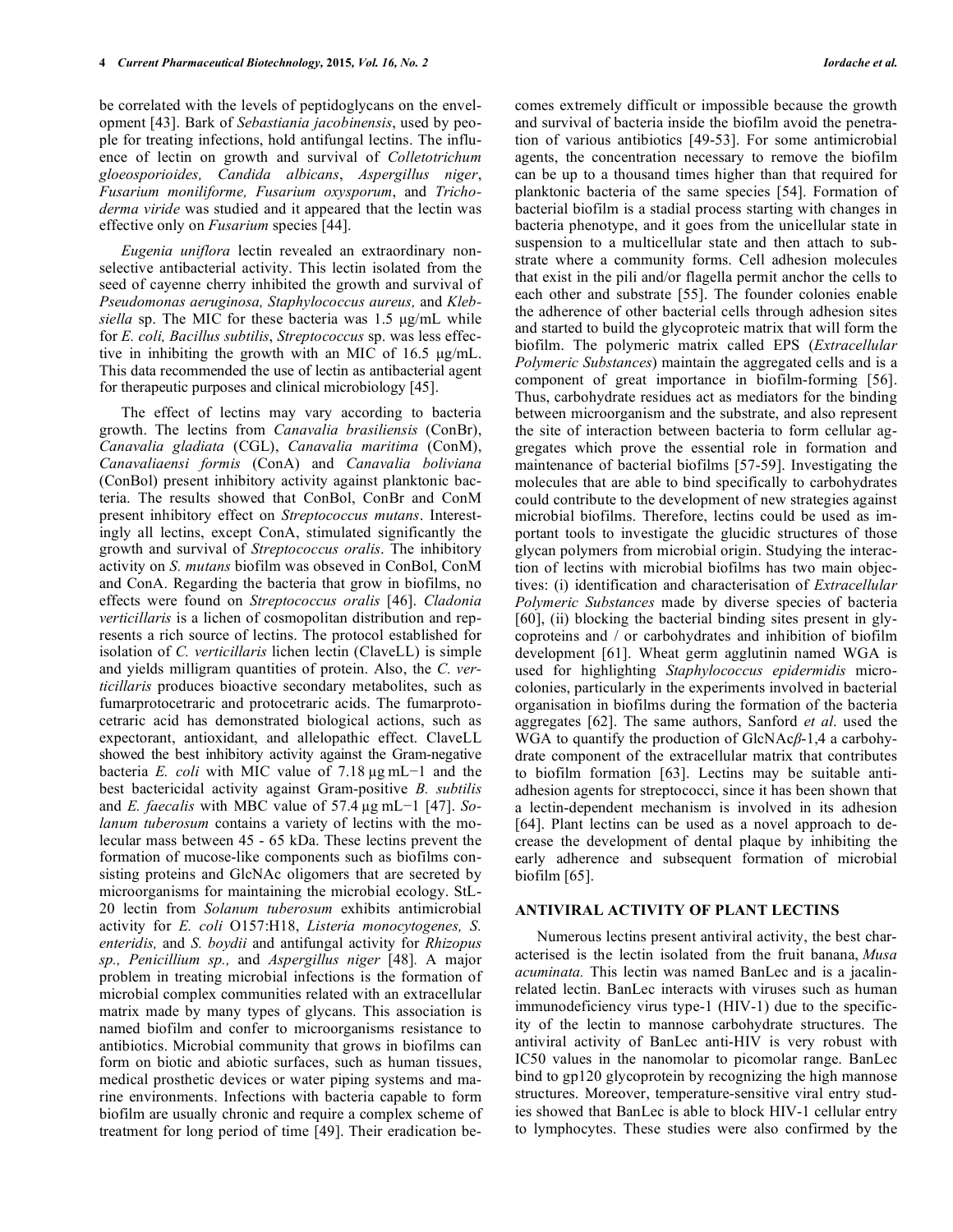# **Table 2. Antimicrobial activity of some plant lectins [29-65].**

| Plant                    | Lectin specificity                    | <b>Antimicrobial activity</b>                                                                                                                                                       |
|--------------------------|---------------------------------------|-------------------------------------------------------------------------------------------------------------------------------------------------------------------------------------|
| Araucaria angustifolia   | GlcNAc                                | Clavibacter michiganensis, Xanthomonas axonopodis                                                                                                                                   |
| Archidendron jiringa     | Muramic acid.<br>N-acetylmuramic acid | Gram-positive bacteria                                                                                                                                                              |
| Artocarpus incisa        | GlcNAc                                | Saccharomyces cerevisiae, Fusarium moniliforme                                                                                                                                      |
| Artocarpus integrifolia  | GlcNAc                                | Saccharomyces cerevisiae, Fusarium moniliforme                                                                                                                                      |
| Artocarpus heterophyllus | GlcNAc                                | B. subtilis, P. aeruginosa, E. coli, S. aureus                                                                                                                                      |
| Astragalus mongholicus   | Lactose/D-Gal                         | Fusarium oxysporum, Botrytis cincerea, Drechslera turcia, Colletorichum sp.                                                                                                         |
| Bryothamnion seaforthii  | Mucin                                 | Streptoccocus mutans                                                                                                                                                                |
| Bryothamnion triquetrum  | Mucin                                 | Streptoccocus sobrinus, S. mitis                                                                                                                                                    |
| Canavalia boliviana      | Man                                   | S. mutans, S. oralis                                                                                                                                                                |
| Cladonia verticillaris   | $\alpha$ -1,4-Polygalactoside         | E.coli, B. subtilis, E. faecalis                                                                                                                                                    |
| Curcuma longa            | Glc                                   | P. aeruginosa, Staphylococcus aureus, Fusarium oxysporum, Bacillus subtilis,<br>Colectrotrichum cassiicola, Escheriehia coli, Candida albicans, Exserohilum turicicum               |
| Eugenia uniflora         | Carbohydrate complex                  | Bacillus subtilis, Klebsiella sp., Corynebacterium bovis, Streptococcus sp., E. coli,<br>P. aeruginosa, Staphylococcus aureus                                                       |
| Eucheuma serra           | Man                                   | Vibrio vulnificus                                                                                                                                                                   |
| Galaxaura marginata      | Man                                   | Vibrio sp.                                                                                                                                                                          |
| Gastrodia data           | $\alpha$ -Man/ GlcNAc                 | Bacillus cinerea, Valsa ambiens, Gibberella zeae, Rhizoctonia solani, Ganoderma lucidum                                                                                             |
| Hevea brasiliensis       | Chitotriose                           | Bacillus. cinerea, F. oxysporum f. sp. pisi, Fusarium culmorum, Septoria nodorum, Phycomyces<br>blakesleeanus, Pyricularia oryzae, Trichoderma hamatum, Pyrenophora triticirepentis |
| Indigofera heterantha    | Muramic acid                          | Klebsiella pnuemoniae, S. aureus, E. coli, B. subtilis                                                                                                                              |
| Lathyrus ochrus          | Muramic acid.<br>muramyl dipeptide    | B. subtilis, P. aeruginosa, E. coli, S. aureus                                                                                                                                      |
| Lens culinaris           | Glc/Man                               | S. aureus, B. subtilis, P. aeruginosa, E. coli,                                                                                                                                     |
| Myracrodruon urundeuva   | GlcNAc                                | Klebsiella pneumoniae, B. subtilis, E. coli, Corynebacterium callunae, S. aureus, P. aeruginosa,<br>Fusarium sp., Streptococcus faecalis                                            |
| Ophiopogon japonicus     | Man                                   | R. solani, Gibberella saubinetii                                                                                                                                                    |
| Opuntia ficus indica     | Glc/Man                               | Candida albicans, Colletrotrichum gloesporioides, Fusarium oxysporum, Fusarium solani                                                                                               |
| Phaseolus coccineus      | Sialic acid                           | Sclerotinia sclerotiorum, Helminthosporium maydis, R. solani, Gibberalla sanbinetti                                                                                                 |
| Phthirusa pyrifolia      | $Fru-1,6P$                            | Staphylococcus epidermidis, S. faecalis, B. subtilis, K. pneumoniae, F. lateritium, R. solani                                                                                       |
| Pisum sativum            | Man                                   | Trichoderma viride, Fusarium oxysporum, Aspergillus flavus                                                                                                                          |
| Sebastiania jacobinensis | Carbohydrate complex                  | Fusarium moniliforme, Fusarium oxysporum                                                                                                                                            |
| Solanum tuberosum        | Chitin                                | E. coli O157:H18, Listeria monocytogenes, S. enteridis, S. boydii, Rhizopus sp., Penicillium sp.,<br>Aspergillus niger                                                              |
| Schinus terebinthifolius | Chitin                                | Candida albicans, Fusarium sp., Aspergilum sp.                                                                                                                                      |
| Triticum vulgaris        | GlcNAc, Sialic acid                   | Staphylococcus epidermidis, Strepococcus sp.                                                                                                                                        |
| Urtica dioica            | GlcNAc                                | Septoria nodorum, B. cinerea, T. viride C. lindemuthianum, Phycomyces blakesleeanus,<br>Trichoderma hamatum, Phoma betae                                                            |
| Vicia faba               | Sialic acid, Glc                      | E. coli, P. aeruginosa                                                                                                                                                              |

(Glc- glucose, GlcNAc- N-acethylglucosamine, Gal- galactose, Man- manose).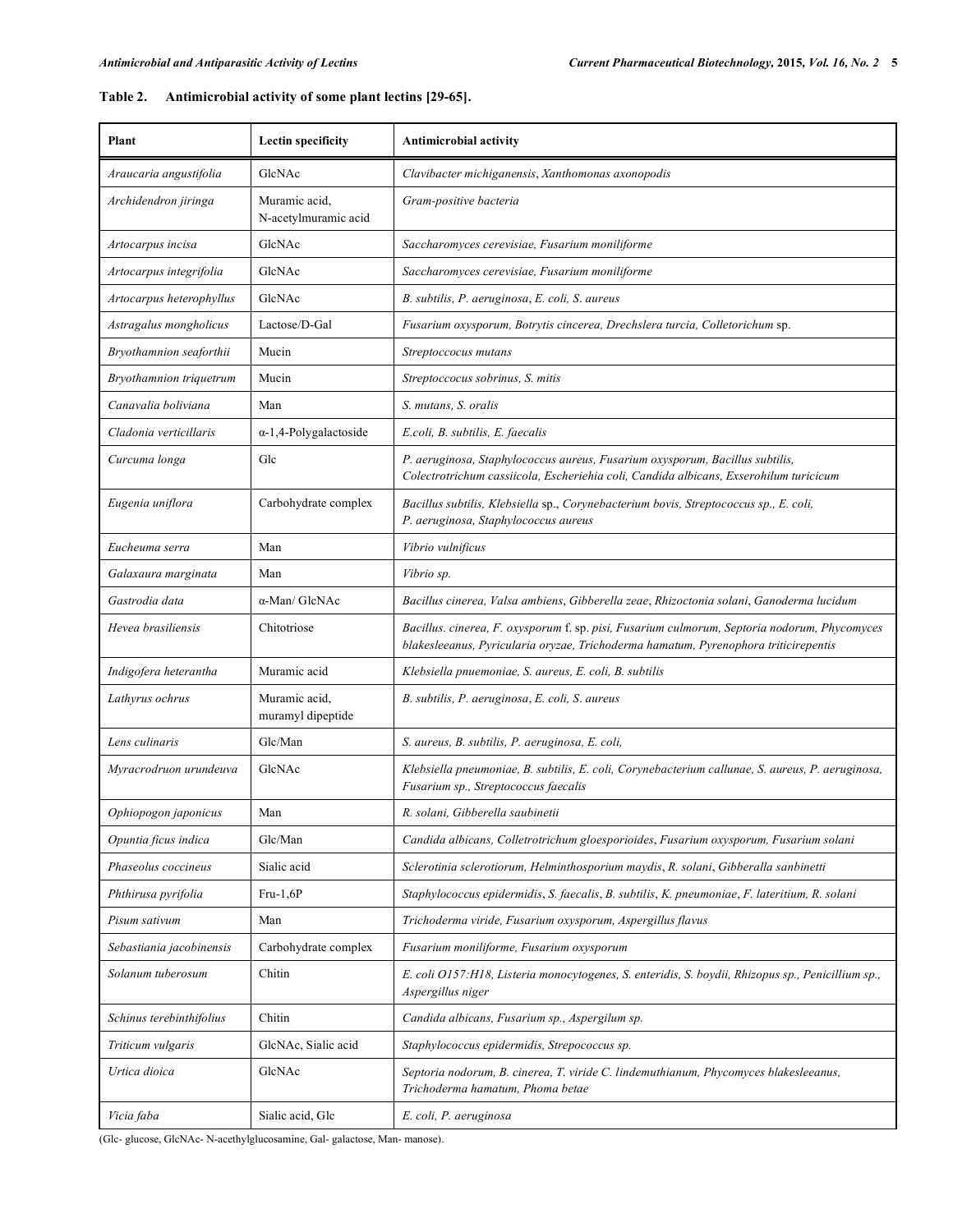decreased levels of products of early reverse transcription in the presence of BanLec. The Anti-HIV action of BanLec was compared positively with two anti-HIV drugs presently used in the clinic, Maraviroc and T-20 and to other anti-HIV lectins, such as griffithsin and snowdrop lectin [66]. A new lectin isolated from red marine alga *Kappaphycus alvarezii*  named KAA-2 (with specificity to mannose type *N*-glycans) presented antiviral effect against H1N1 virus [67]. Another lectin isolated from the red alga *Griffithsia* sp. called griffithsin (GRFT) blocks the access of HIV virus to target cells by binding to mannose specific carbohydrates present in the virus envelop [68]. Furthermore, GRFT is active in other viruses such as coronaviruses that give the severe acute respiratory syndrome (SARS) [69]. Lectin from *Gerardia savaglia* (D-mannose–specific) was described to prevent infection of H9 cells with HIV virus. The lectin interacted with glucidic side chain of gp120 envelop molecules and inhibited syncytium formation in the infected H9 and Jurkat cells and human lymphocytes. The lectins concanavalin A, Lens culinaris agglutinin, *Vicia faba* agglutinin, wheat germ agglutinin, *Pisum sativum* agglutinin were also found to interact with HIV virus by binding to mannose specific residues of the gp120 glycoprotein. These lectins inhibit the interaction of HIV virus with CD4+ cells by blocking the linkage site of the virus, and also by agglutinating the virus [70]. Other plant lectins, especially mannose-binding lectins displayed anti-coronaviral activity in SARS syndrome. They interfered with the attachment of viruses in early stage of replication cycle and blocked the multiplication and proliferation of viruses [71]. The therapy of AIDS with lectins is being studied by many researchers. Diverse lectins have different anti-HIV mechanisms of action. Recently, it was seen that polychaete worm *Chaetopterus variopedatus* produced a lectin that inhibited the viral p24 antigen of HIV-1, as demonstrated by lack of cytopathic effect on target cells. The sea worm (*Serpula vermicularis*) lectin presents the same effect as lectin from polychaete worm, suggesting that these sea worms present some lectins that are conserved between species [72]. *Polygonatum cyrtonema* lectin inhibited cytophatic effect in MT-4 and CEM cells infected with both HIV-1 and HIV-2 [73]. The snowdrop *Galanthus nivalis* and *Hippeastrum* hybrid produce lectins named GNA and HHA respectively, which inhibit a variety of HIV-1 and HIV-2 strains and clinical CXCR4- and CCR5- isolates in diverse human cell types. Furthermore, these lectins proved their efficiency in inhibiting a variety of mutant virus strains in T lymphocytes. HHA and GNA clearly inhibit syncytium formation in infected HuT-78/HIV T lymphocytes [74]. Different lectin molecules like MAP30 from bitter melon and GAP31 from *Suregada multiflora* show antiviral activity [75]. In wild mushroom *Russula delica* was identified as a dimeric lectin with two identical subunits, with a molecular weight of 60 kDa and high hemagglutinating activity. This lectin presents a strong antiviral activity, but lacks mitogenic activity towards mouse splenocytes. *Russula delica* lectin inhibited the proliferation of HepG2 hepatoma cells and MCF7 breast cancer cells, with the half maximal inhibitory concentration value of 0.88  $\mu$ M and 0.52  $\mu$ M, respectively. Also, dimeric lectin inhibited an IC50 of 0.26 µM the HIV-1 reverse transcriptase activity [76]. From the mushroom *Hericium eri-* *naceum* a lectin was isolated which was designated as *Hericium erinaceum* agglutinin (HEA) with a mass approximated to 51 kDa. Inulin assay showed that the hemagglutinating activity of HEA was inhibited at the concentration of 12.5 mM inulin. HEA presents mitogenic activity and inhibits HIV-1 reverse transcriptase activity with an IC50 of 31.7 µM, but lacks of antifungal activity [77].

#### **ANTIPARASITIC ACTIVITY OF PLANT LECTINS**

A large body of data exists regarding the interaction of lectins with a relatively broad spectrum of parasites ranging from the protozoa through the metazoan. Although Concanavalin A was used by many investigators as a lectin probe for these organisms, many other lectins have been used to study the cell surface molecules, and identification and differentiation of the parasites. In some instances, pathogenesis of protozoa seems to be correlated to their surface properties, as revealed by interactions with lectins. Thus, several investigators consider the comparison of surface saccharides of parasites very important for knowing the differences in virulence traits. It has been assumed that the virulence of the trophozoite form of *Entamoeba histolytica* may depend, in part, on its surface properties. The data that have been presented until now indicate that only strains isolated from cases of amoebic dysentery agglutinate with Concanavalin A, strains isolated from asymptomatic cases of amoebic dysentery, however, do not agglutinate with this lectin [78]. Marla *et al*. studied the cytotoxic activity of ten lectins (*Scheffera odorta, Swietenia macrophylla, Carica papaya, Artocarpus blancoi, Phaseolus vulgaris, Lenzites* sp., *Polyporus* sp., *Holothuria atra*) against *Acanthamoeba* sp. and *Tetrahymena pyriformis*. *Acanthamoeba* sp. is an amoeba that caused keratitis, a serious and potentially devastating corneal infection generally seen in soft contact lens wearers, while the ciliated *Tetrahymena pyriformis* is widely used as a test organism in the assessment of the cytotoxicity of different compounds and therapeutic agents. All lectins, with the exception of those from marine invertebrates (*Holoturia atra*), showed activity against the protozoans at 500 ppm. The growth of both protozoans upon exposure to the lectins was inhibited after 24 h of incubation. *Lenzites* sp. lectin was found to be active against both protozoans after one hour of incubation. These were also observed in the two seed lectins, where *C. papaya* lectin exhibited activity against *Tetrahymena pyriformis* while *A. blancoi* lectin showed activity against Acanthamoeba. It has been also reported that Concanavalin A can bind both to the plasma membrane and intracellular structures of *Tetrahymena pyriformis*. Binding of lectins with some sugars in the protozoans could cause interference in chemical or biological processes that eventually lead to the death of these parasites [79]. Mello *et al*. showed that lectin isolated from *Rhodnius prolixus* could be effective on the life cycle of *Trypanosoma rangelii*. It was expressed that carbohydrates on the surface of *T. rangelii* and *T. cruzi* cells, interact with *Glycine maxima* and *Ricinus communis* lectins, suggesting that they could be used in the determination of *T. cruzi* from the faeces of *Rhodnius prolixus,* one of the most important vector of the Chagas parasite [80]. It was further reported that con-A killed the procyclic forms of *T. brucei*, by attaching itself to N-glycans on their surfaces [81]. It was reported that WGA intensely agglutinated *Giardia intesti-*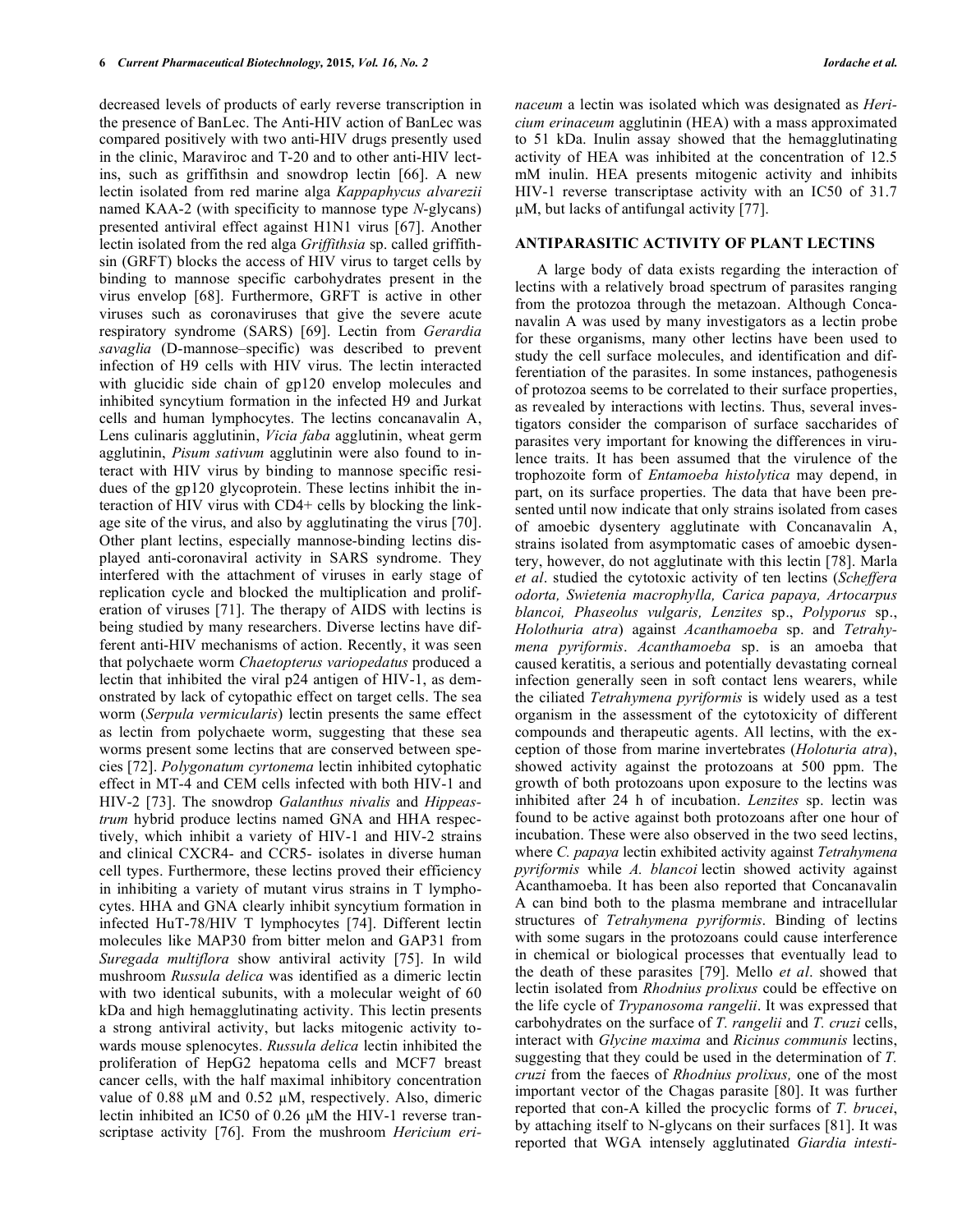*nalis* trophozoites and cycts and stopped their *in vitro* reproduction. Accordingly, it was concluded that food lectins could affect the course of giardiosis [82-84]. Dietary supplementation with *Curcuma longa* extract rich in lectins improved coccidiosis resistance as proved by stimulating body weight gains, reduced faecal oocyst, and reduced intestinal lesions compared with non-supplemented control diet. The chickens nourished Curcuma longa-supplemented diet presented an improved cellular immune response, as assessed by concanavalin A-induced spleen cell proliferation assay and also a stimulation of humoral immunity, as demonstrated by the high levels of serum antibodies to an Eimeria protein, MIC2. In the gut tissues, molecular biology techniques such as microarray assay identified 601 different transcripts, 287 were upregulated and 314 downregulated compared with non-supplemented controls. Analysing this gene it showed that mostly are associated with inflammatory processes [85]. The phytohaemagglutinin lectin extracted from *Phaseolus vulgaris* (PHA) has been shown to inhibit the feeding of *Trichostrongylus colubriformis* and *Teladorsagia circumcincta* L1 larvae. While the worms load were similar, animals treated with PHA lectin presented a nematode egg concentration in the faeces significantly lower compared with non-lectin treated nematode, suggesting that PHA lectin may presents an direct effect on parasite fecundity [86]. The ability of the plant lectins such as *Artocarpus heterophyllus* jacalin lectin (JAC), *Robinia pseudoacacia* agglutinin (RPA), concanavalin A (Con A), phytohemagglutinin L4 (PHA-L4), phytohemagglutinin E2L2 (PHA-E2L2), phytohemagglutinin E3L (PHA-E3L), wheat germ agglutinin (WGA), kidney bean albumin (KBA), *Maackia amurensis*  lectin (MAL), *Maclura pomifera* agglutinin (MPA), *Dolichos biflorus* agglutinin (DBA), and *Galanthus nivalis* agglutinin (GNA) to block the feeding of nematodes *Teladorsagia circumcincta*, *Haemonchus contortus* and *Trichostrongylus colubriformis* in the first stage larvae L(1) from the sheep gastro-intestinal was assessed using a larval feeding inhibition test (LFIT). Only Con A, WGA and PHA-E3L, had a powerful effect on blocking larval feeding for all three species of gastro-intestinal nematodes [87]. Cyanobacteria lectin named cyanovirin-N is well known for antiretroviral activity, but recent studies show that this lectin binds to well-known *Entamoeba histolytica* and promotes phagocytosis [88]. *Giardia lamblia* is a flagellated protozoan parasite that colonizes and reproduces in the small intestine, causing giardiasis, a waterborne disease spreading worldwide. Different doses of wheat germ agglutinin (WGA) inhibit *Giardia lamblia* excystation and trophozoite growth *in vitro*. In mice infected with *Giardia muris* WGA decreased cyst passage. A double-blind study on 63 human subjects with giardiasis whose diet was supplemented with WGA lectin showed significant differences. The subjects were divided based on their symptoms in 25 asymptomatic patients with passing cysts and 38 patients with symptoms. They received 2g of WGA lectin 3 times a day or placebo (corn-starch) for 10 days, followed by metronidazole for 7 days. Stool specimens were collected every day for 10 days and microscopic examination and coproantigen determination was employed. In asymptomatic subjects, both coproantigen levels and cyst passage were reduced by 50% in those taking WGA compared with the placebo group. In symptomatic subjects, coproantigen levels and cyst passage was reduced in response to metronidazole. In the presence of WGA lectin the symptoms appear to resolve more rapidly than in patients taking metronidazole alone. A possible explanation of this effect is that the components of WGA single or in combination with metronidazole block the parasites to attach to the gastrointestinal tract and stop the course of giardiasis [89]. The possible mechanisms that could affect the survival of Giardia growth *in vitro* may be: (i) the lectin could be cytotoxic to the parasite, as it is to a number of mammalian cell lines, (ii) WGA could agglutinate trophozoites and prevent them from multiplying, (iii) WGA interferes with the function of surface glycoproteins involved in Giardia attachment, as is the case with other cell types [90].

The therapeutic effect of WGA as a lectin either alone or in combination with Nitazoxanide (NTZ) was also evaluated experimentally on cryptosporidial infection using immuno-



**Fig. (1).** Schematic representation of major processes mediated by lectins.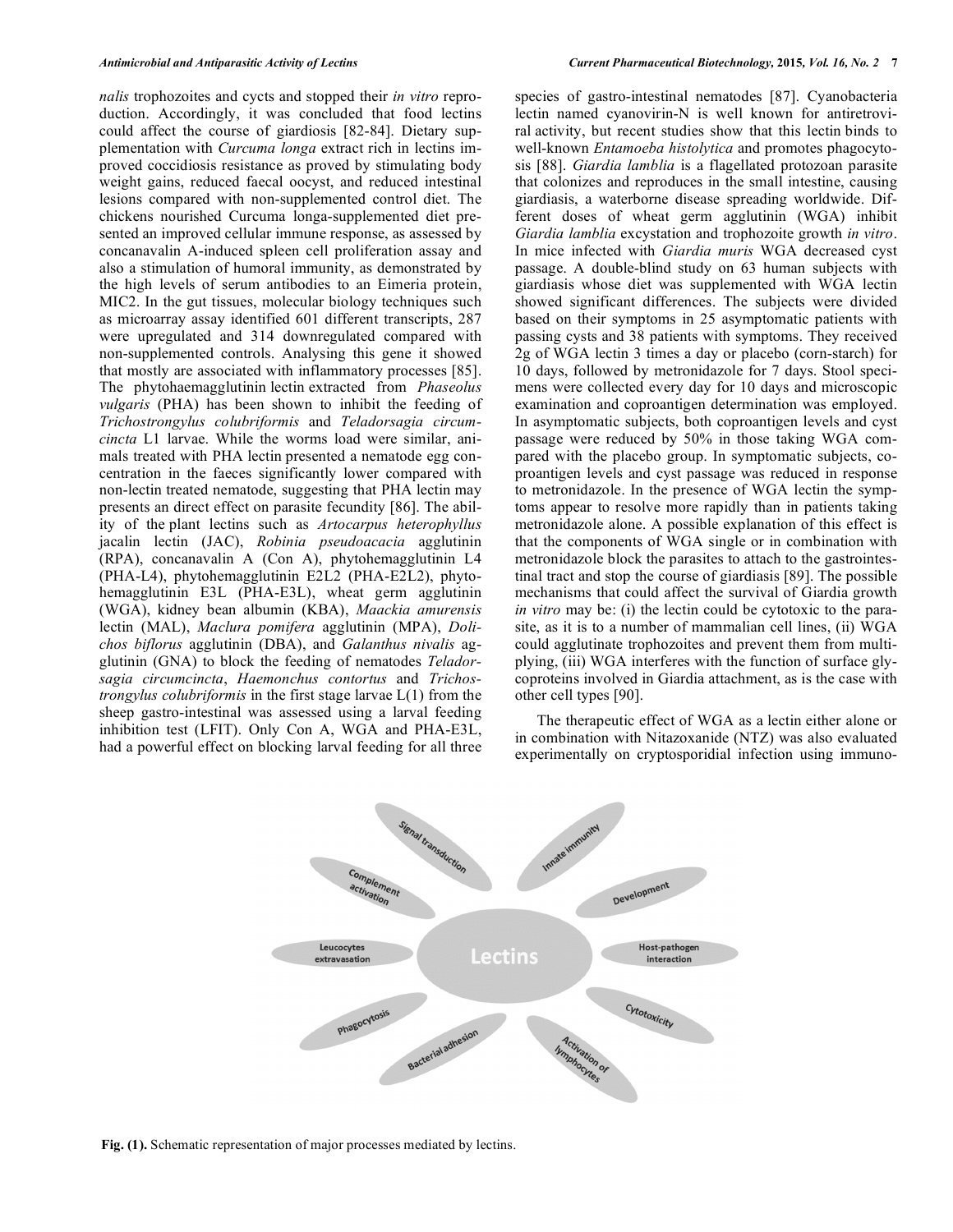suppressed mice. A total of 100 mice were immunosuppressed and infected with 106 purified Cryptosporidium oocysts. The oocysts count in stool using modified Ziehl-Neelsen technique on the days post infection (p.i), and the histopathological examination of ileum sections and the IFNg serum level were assessed for the drug evaluation. The use of WGA alone or with NTZ showed significant reduction of excreted oocysts count started on day 7, while the use of NTZ showed significant reduction started on day 10 in comparison to control group. The combined therapy showed significant reduction of oocysts in comparison to NTZ alone. The histopathological examination of mice receiving WGA alone or with NTZ showed increased inflammatory reaction and infiltrating inflammatory cells with multiple foci of enterocyte exfoliation along the villi. The IFN-g serum level was significantly higher than control in NTZ received groups. In conclusion, the combined therapy of NTZ and WGA showed earlier and better therapeutic effect against cryptosporidium infection [91].

#### **CONCLUSIONS**

Antimicrobial resistance is increasing across the world by development of new resistance mechanisms that spread globally leading to ever-increasing range of infections caused by viruses, bacteria, fungi and parasites. Antibioticresistant bacteria cause common infections and a high percentage of hospital-acquired infections where methicillinresistant *Staphylococcus aureus* or multidrug-resistant bacteria come first. Discovery of the lectins with antimicrobial and antiparasitic activity could be used as adjuvant therapy for improving antibiotic therapy. Lectins can become part of diet and inhibit the attachment of microorganisms and parasites by blocking their carbohydrate sites required for interaction with host cells or even acting in the survival and growth of parasites. Investigation of lectin molecular mechanism of host-pathogen interaction can lead to develop novel ecological strategies for the treatment of infectious diseases.

#### **CONFLICT OF INTEREST**

The authors confirm that this article content has no conflicts of interest.

#### **ACKNOWLEDGEMENTS**

This paper was published under the frame of European Social Fund, Human Resources Development Operational Programme 2007-2013, project no. POSDRU/159/1.5/S/ 132765.

#### **REFERENCES**

- [1] Chandra, N.R.; Kumar, N.; Jeyakani J.; Singh, D.D.; Gowda, S.B.; Prathima, M.N. Lectindb: a plant lectin database. *Glycobiology*, **2006**, *16*, 938-946.
- [2] Sharon, N.; Lis, H. History of lectins: from hemagglutinins to biological recognition molecules. *Glycobiology,* **2004**, *14*, 53R-62R.
- [3] Loris, R.; Hamelryck, T.; Bouckaert, J.; Wyns, L. Legume lectin structure. *Biochim. Biophys. Acta*, **1998**, *1383*, 9-36.
- [4] Varki, A.; Cummings, R.D.; Esko, J.D.; Freeze, H.H.; Stanley, P.; Bertozzi, C.R.; Hart G.W.; Etzler, M.E. Glycobiology 2nd Eedition. *Cold Spring Harbor (NY): Cold Spring Harbor Laboratory Press*., **2009**.
- [5] Wearne, K.A.; Winter, H.C.; O'Shea, K.; Goldstein; I.J. Use of lectins for probing differentiated human embryonic stem cells for carbohydrates. *Glycobiology*, **2006**, *16*, 981-990.
- [6] Yao, H.; Xie, X.; Li, Y.; Wang, D.; Han, S.; Shi, S.; *et al.* Legume lectin FRIL preserves neural progenitor cells in suspension culture *in vitro*. *Clin. Dev. Immunol*., **2008**, *2008*, 531317.
- [7] Bies, C.; Lehr, C.M.; Woodley, J.F. Lectin-mediated drug targeting: history and applications. *Adv. Drug Deliv Rev*., **2004**, *56*, 425-435.
- [8] Sharon, N.; Lis, H. History of lectins: from hemagglutinins tobiological recognition molecules. *Glycobiology*, **2004,** *53*-62.
- [9] Iordache, F.; Iordache, C.; Pop, A.; Lupu, M.; Andrei, E.; Buzila, C.; Maniu, H. Effects of plant lectin and extracts on adhesion molecules of endothelial progenitors. *Central Europ. J. Biol.*, **2011**, *6*(3), 330-341.
- [10] Agrawal, B.L.; Goldstein, I.J. Protein carbohydrate interaction. VI. Isolation of concanavalin A by specific adsorption on cross-linked dextran gels. *Biochim Biophys Acta*, **1967**, *147*, 262-271.
- [11] Goldstein, I.J. Lectin structure-activity: The story is never over. *J Agric Food Chem*., **2002**, *50*, 6583–6585.
- [12] Peumans, W.J.; Van Damme, E.J. Lectins as plant defense proteins. *Plant Physiol*., **1995**, *109*, 347-52.
- [13] Van Damme, E.J.; Peumans, W.J.; Barre, A.; Rougé P. Plant lectins: a composite of several distinct families of structurally and evolutionary related proteins with diverse biological roles. *Crit Rev Plant Sci*., **1998**, *17*, 645-662.
- [14] De Els, J.M.; Van Damme, W.J.; Peumans, A.P.; Bardocz, S. Handbook of Plant Lectins: Properties and Biomedical Applications. *Wiley Publishing House*, **1998**, ISBN: 978-0-471- 96445-2.
- [15] Drickamer, K.; Taylor, M.E. Evolving views of protein glycosylation. *Trends Biochem. Sci*., **1998**, *23*, 321-324.
- [16] Williams, D.B. Beyond lectins: the calnexin/calreticulin chaperone system of the endoplasmic reticulum. *J. Cell Sci*., **2006**, *119*, 615- 623.
- [17] Hirao, K.; Natsuka, Y.; Tamura, T.; Wada, I.; Morito, D.; Natsuka, S.; Romero, P.; Sleno, B.; Tremblay, L.O.; Herscovics, A.; Nagata, K.; Hosokawa, N. EDEM3, a soluble EDEM homolog, enhances glycoprotein endoplasmic reticulum-associated degradation and mannose trimming. *J. Biol. Chem.,* **2006**, *218*, 9650-9658.
- [18] Nufer, O.; Mitrovic, S.; Hauri, H-P. Profile-based data base scanning for manimal L-type lectins and characterization of VIPL, a novel VIP36-like endoplasmic reticulum protein. *J. Biol. Chem.*, **2003**, *278*, 15886-15896.
- [19] Cruciat, C-M.; Hassler, C.; Niehrs, C. The MRH protein erlectin is a member of the endoplasmic reticulum synexpression group and functions in N-glycan recognition. *J. Biol. Chem*., **2006**, *281*, 12986-12993.
- [20] Swaminathan, G.J.; Leonidas, D.D.; Savage, M.P.; Ackerman, S.J.; Acharya, K.R. Selective recognition of mannose by the human eosinophil Charcot-Leydon crystal protein (Galectin 10): a crystallographic study at 1.8 Å resolution. *Biochemistry*, **1999**, *38*, 13837- 13843.
- [21] Crocker, P.R.; Varki, A. Siglecs, sialic acid and innate immunity. *Trends in Immunology*, **2001**, *22*, 337-342.
- [22] Taylor, M.E. Evolution of a family of receptors containing multiple motifs resembling carbohydrate-recognition domains. *Glycobiology*, **1997**, *7*, R5-R8.
- [23] Yoshida, Y.; Adachi, E.; Fukiya, K.; Iwai, K.; Tanaka, K. Glycoprotein-specific ubiquitin ligases recognize N-glycans in unfolded substrates. *EMBO Rep*., **2005**, *6*, 239-244.
- [24] Ohashi, T.; Erickson, H.P. The disulfide bonding pattern in ficolin mutlimers. *J. Biol. Chem*., **2004**, *279*, 6534-6539.
- [25] Bigg, H.F.; Wait, R.; Rowan, A.D.; Cawston, T.E. The mammalian chitinase-like lectin, YKL-40, binds specifically to type I collagen and modulates the rate of type I collagen fibril formation. *J. Biol. Chem*., **2006**, *281*, 21083-21095.
- [26] Vasta, G.R.; Odom, E.W. Characterization of a binary tandem domain F-type lectin from striped bass (Morone saxatilis). *J. Biol. Chem*., **2006**, *281*, 1698-1713.
- [27] Tsuji, S.; Uehori, J.; Matsumoto, M.; Suzuki, Y.; Matsuhisa, A.; Toyoshima, K.; Seya, T. Human intelectin is a novel soluble lectin that recognizes galactofuranose in carbohydrate chains of bacterial cell wall*. J. Biol. Chem*., **2001**, *276*, 23456-23463.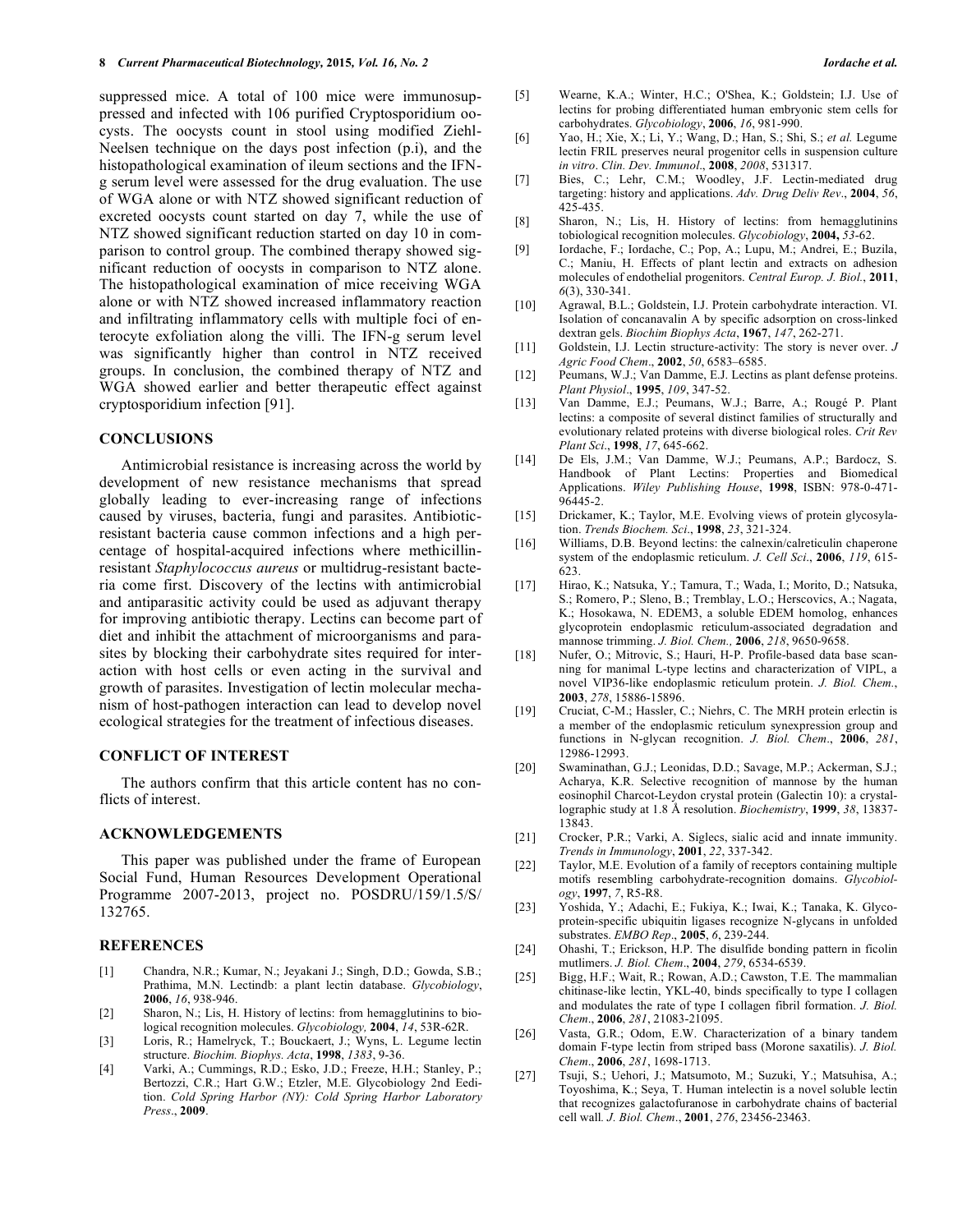- [28] Lee, J.K.; Baum, L.G.; Moremen, K.,;Pierce, M. The X-lectins: a new family with homology to the Xenopus laevis oocyte lectin XL-35. *Glycoconj. J*., **2004**, *21*, 443-450.
- [29] Bennett, H.J.; Roberts, I.S. Identification of a new sialic acidbinding protein in Helicobacter pylori. *FEMS Immunol Med Microbiol*., **2005**, *44*, 163-169.
- [30] Teixeira, E.H.; Napimoga, M.H.; Carneiro, V.A.; de Oliveira, T.M.; Nascimento, K.S.; Nagano, C.S.; Souza, J.B.; Havt, A.; Pinto, V.P.; Gonçalves, R.B.; Farias, W.R.; Saker-Sampaio, S.; Sampaio, A.H.; Cavada, B.S. *In vitro* inhibition of oral streptococci binding to the acquired pellicle by algal lectins. *J Appl Microbiol*., **2007**, *103*,1001-1006.
- [31] Mukhopadhyay, B.; Martins, M.B.; Karamanska, R.; Russell, DA.; Field, R.A. Bacterial detection using carbohydrate-functionalised CdS quantum dots: a model study exploiting E. coli recognition of mannosides. *Tetrahedron Lett*., **2009**, *50*, 886–889.
- [32] Barthelson, R.; Mobasseri, A.; Zopf, D.; Simon, P. Adherence of Streptococcus pneumoniae to respiratory epithelial cells is inhibited by sialylated oligosaccharides. *Infect Immun*., **1998**, *66*, 1439– 1444.
- [33] Nimrichter, A.; Gargir, M.; Gortler, RT.; Altstock, A.; Shtevi Weisshaus, O. Intact cell adhesion to glycan microarrays. *Glycobiology*., **2004**; *14*, 197–203.
- [34] Bourne, Y.; Ayouba, A.; Rouge, P.; Cambillau, C. Interaction of a legume lectin with two components of the bacterial cell wall. *J. Biologic. Chem.*, **1994**, *269*, 9429-9435.
- [35] Nair, S.S.; Madembil, N.C.; Nair, P.; Raman S.; Veerabadrappa, S.B. Comparative analysis of the antibacterial activity of some phytolectins. *Int. Curr. Pharmaceut. J.*, **2013**, *2*(2), 18-22.
- [36] Petnual, P.; Sangvanich, P.; Karnchanatat, A. A lectin from the rhizomes of turmeric (Curcuma longa L.) and its antifungal, antibacterial and alpha-glucosidase inhibitory activities. *Food Sci. Biotechnol.*, **2010**, *19*, 907-916.
- [37] Charungchitrak, C.; Petsom, A.; Sangvanich, P.; Karnchanatat, A. Antifungal and antibacterial activities of lectin from the seeds of Archidendron jiringa Nielsen. *Food Chem.*, **2011**, *126*, 1025-1032.
- [38] Qadir, S.; Wani, I.H.; Rafiq, S.; Ahmad, S.; Akbar G.; Hamid R.M. Evaluation of antimicrobial activity of a lectin isolated and purified from Indigofera heterantha. *Adv. Biosci. Biotechnol.*, **2013**, *4*, 999- 1006.
- [39] Gomes, F.S.; Procópio, T.F.; Napoleão, T.H.; Coelho, L.C.B.B.; Paiva, P.M.G.. Antimicrobial lectin from *Schinus terebinthifolius* leaf. *J. Appl. Microbiol.*, **2013**, *114*, 672–679.
- [40] Projan, S.J.; Shlaes, D.M. Antibacterial drug discovery: Is it downhill from here. *Clin. Micr. Infe*., **2004**, *10*, 18 – 22.
- [41] Pitout, J.D.D.; Gregson, D.B.; Church, D.L.; Laupland, K.B. Population-based Laboratory Surveillance for AmpC-Lactamase– producing *Escherichia coli*, Calgary. *Emer. Infe. Dise*., **2007**,  $\overline{13(3)}$ , 443 – 448.
- [42] Sa, R.A.; Gomes, F.S.; Napoleao, T.H.; Santos, N.D.L.; Melo, C.M.L.; Gusmao, N.B.; Coelho, L.C.B.B.; Paiva, P.M.G.; Bieber, L.W. Antibacterial and antifungal activities of Myracrodruon urundeuva heartwood. *Wood Sci. Technol.*, **2009**, *43*, 85-95.
- [43] Costa, R.M.P.B.; Vaz, A.F.M.; Oliva, M.L.V.; Coelho, L.C.B.B.; Correia, M.T.S.; Carneiro-da-Cunha, M.G. A new mistletoe *Phthirusa pyrifolia* leaf lectin with antimicrobial properties. *Proc. Biochem.,* **2010**, *45*, 526-533.
- [44] Vaz, A.F.M.; Costa, R.M.P.B; Melo, A.M.M.A.; Oliva, M.L.V.; Santana, L.A.; Silva-Lucca, R.A.; Coelho, L.C.B.B.; Correia, M.T.S. Biocontrol of *Fusarium species* by a novel lectin with low ecotoxicity isolated from *Sebastiania jacobinensis*. *Food Chem.*, **2010**, *119*, 1507-1513.
- [45] Oliveira, M.D.L.; Andrade, C.A.S.; Santos-Magalhaes, N.S.; Coelho, L.C.B.B.; Teixiera, J.A.; Carneiro-da-Cunha, M.G; Correia, M.T.S. Purification of a lectin from *Eugenia uniflora* L. seeds and its potential antibacterial activity. *Lett. Appl. Microbiol.,* **2008**, *46*, 371-376.
- [46] Cavalcante, T.T.A.; Matias da Rocha, B.A.; Carneiro, V.A.; Arruda, FVS.; Fernandes do Nascimento, A.S; Sá, N.C.; Santiago do Nascimento, K.; Cavada B.S.; Teixeira, E.H. Effect of Lectins from Diocleinae Subtribe against Oral Streptococci. *Molecules*, **2011**, *16*, 3530-3543.
- [47] Ramos, D.B.M.; Gomes, F.S.; Napoleão, T.H.; Paiva, P.M.G.; Correia da Silva, M.D.; Coelho, L.C.B.B. Antimicrobial Activity of *Cladonia verticillaris* Lichen Preparations on Bacteria and Fungi of Medical Importance. *Chinese J. Biol.*, **2014**, *2014*, 1-7.
- [48] Hasan, I.; Ozeki, Y.; Kabir, S.R. Purification of a novel chitinbinding lectin with antimicrobial and antibiofilm activities from a Bangladeshi cultivar of potato (*Solanum tuberosum*). *Ind. J. Biochem. Biophysic.*, **2014,** *51*, 142-148.
- [49] Costerton, J.W.; Stewart, P.S.; Greenberg, E.P. Bacterial biofilms: A common cause of persistent infections. *Science*, **1999**, *284*, 1318-1322.
- [50] Costerton, W.; Veeh, R.; Shirtliff, M.; Pasmore, M.; Post, C.; Ehrlich, G. The application of biofilm science to the study and control of chronic bacterial infections. *J. Clin. Invest*., **2003**, *112*, 146-1477.
- [51] Fux, C.A.; Stoodley, P.; Hall-Stoodley P.; Costerton J.W. Bacterial biofilms: a diagnostic and therapeutic challenge. *Exp. Rev. Antiinfect. Ther*., **2003**, *1*(4), 667-683.
- [52] Alhede, M.; Bjarnsholt, T.; Jensen, P.O. *Pseudomonas aeruginosa* recognizes and responds aggressively to the presence of polymorphonuclear leukocytes. *Microbiology*, **2009**, *155*, 3500- 3508.
- [53] Van Gennip, M.; Christensen, L.D.; Alhede, M. Inactivation of the rhlA gene in *Pseudomonas aeruginosa* prevents rhamnolipid production, disabling the protection against polymorphonuclear leukocytes. *APMIS*., **2009**, 117, 537-546.
- [54] Mah T.F.; O'Toole G.A. Mechanisms of biofilm resistance to antimicrobial agents. *Trends Microbiol*., **2001**, *9*(1), 34-39.
- [55] Wu, C.; Mishra, A.; Reardon, M.E.; Huang, I.H.; Counts, S.C.; Das, A.; Ton-That, H. Structural determinants of Actinomyces sortase SrtC2 required for membrane localization and assembly of type 2 fimbriae for interbacterial coaggregation and oral biofilm formation*. J. Bacteriol*., **2012**, *194*(10), 2531-2539.
- [56] Xiao, J.; Klein, M.I.; Falsetta, M.L.; Lu, B.; Delahunty, C.M.; Yates, J.R. 3rd.; Heydorn, A.; Koo H. The Exopolysaccharide matrix modulates the interaction between 3D architecture and virulence of a mixed-species oral biofilm. *PLoS Pathog*., **2012**, *8*(4), e1002623.
- [57] Marsh, P.D. Microbial ecology of dental plaque and its significance in health and disease. *Adv. Dent. Res*., **1994**, *8*, 263-271.
- [58] Holmes, A.R.; Gopal, P.K.; Jenkinson, H.F. Adherence of Candida albicans to a cell surface polysaccharide receptor on *Streptococcus gordonii*. *Infect Immun*., **1995**, *63*(5), 1827-1834.
- [59] Rosen, G.;, Sela, M.N. Coaggregation of Porphyromonas gingivalis and Fusobacterium nucleatum PK 1594 is mediated by capsular polysaccharide and lipopolysaccharide. *FEMS Microbiol. Lett.,* **2006**, *256*(2), 304-310.
- [60] Strathmann, M.; Wingender, J.; Flemming, H. Application of fluorescently labelled lectins for the visualization and biochemical characterization of polysaccharides in biofilms of *Pseudomonas aeruginosa*. *J. Microbiol. Methods*, **2002**, *50*, 237-248.
- [61] Cavalcante, T.T.; Rocha, B.A.M.; Carneiro, V.A.; Arruda, F.V.S.; As, F.N. Sá, N.C.; Nascimento, K.S.; Cavada, B.S.; Teixeira, E.H. Effect of lectins from Diocleinae subtribe against oral Streptococci. *Molecule*, **2011**, *16*(5), 3530-3543.
- [62] Sanford, B.A.; De Feijter, A.W.; Wade, M.H.; Thomas, V.L. A dual fluorescence technique for visualization of *Staphylococcus epidermidis* biofilm using scanning confocal laser microscopy. *J. Ind. Microbiol*., **1996**, *16*(1), 48-56.
- [63] Thomas, V.L.; Sanford, B.A.; Moreno, R.; Ramsay, M.A. Enzymelinked lectin sorbent assay measures N-acetyl-D-glucosamine in matrix of biofilm produced by *Staphylococcus epidermidis*. *Curr. Microbiol*., **1997**, *35*(4), 249-54.
- [64] Teixeira, E.H.; Napimoga, M.H.; Carneiro, V.A.; de Oliveira, T.M.; Cunha, R.M.; Havt, A.; Martins, J.L.; Pinto, V.P.; Gonçalves, R.B.; Cavada, B.S. *In vitro* inhibition of Streptococci binding to enamel acquired pellicle by plant lectins. *J. Appl. Microbiol*., **2006**, *101*(1), 111-116.
- [65] Islam, B.; Khan, S.N.; Naeem, A.; Sharma, V.; Khan, A.U. Novel effect of plant lectins on the inhibition of *Streptococcus mutans* biofilm formation on saliva-coated surface. *J. Appl. Microbiol.,* **2009**, *106*(5), 1682-1689.
- [66] Michael, D.; Swanson, D.; Harry, C.; Winter, A.; Irwin, J.G.; David, M.M.; Markovitz,. A. Lectin Isolated from Bananas Is a Potent Inhibitor of HIV Replication. *J. Biologic. Chem.*, **2010**, *285*, 8646-8655.
- [67] Sato, Y.; Morimoto, K.; Hirayama, M.; Hori, K. High mannosespecific lectin (KAA-2) from the red alga *Kappaphycus alvarezii* potently inhibits influenza virus infection in a strain-independent manner. *Biochem. Biophys. Res. Commun*., **2011**, *405*, 291-296.